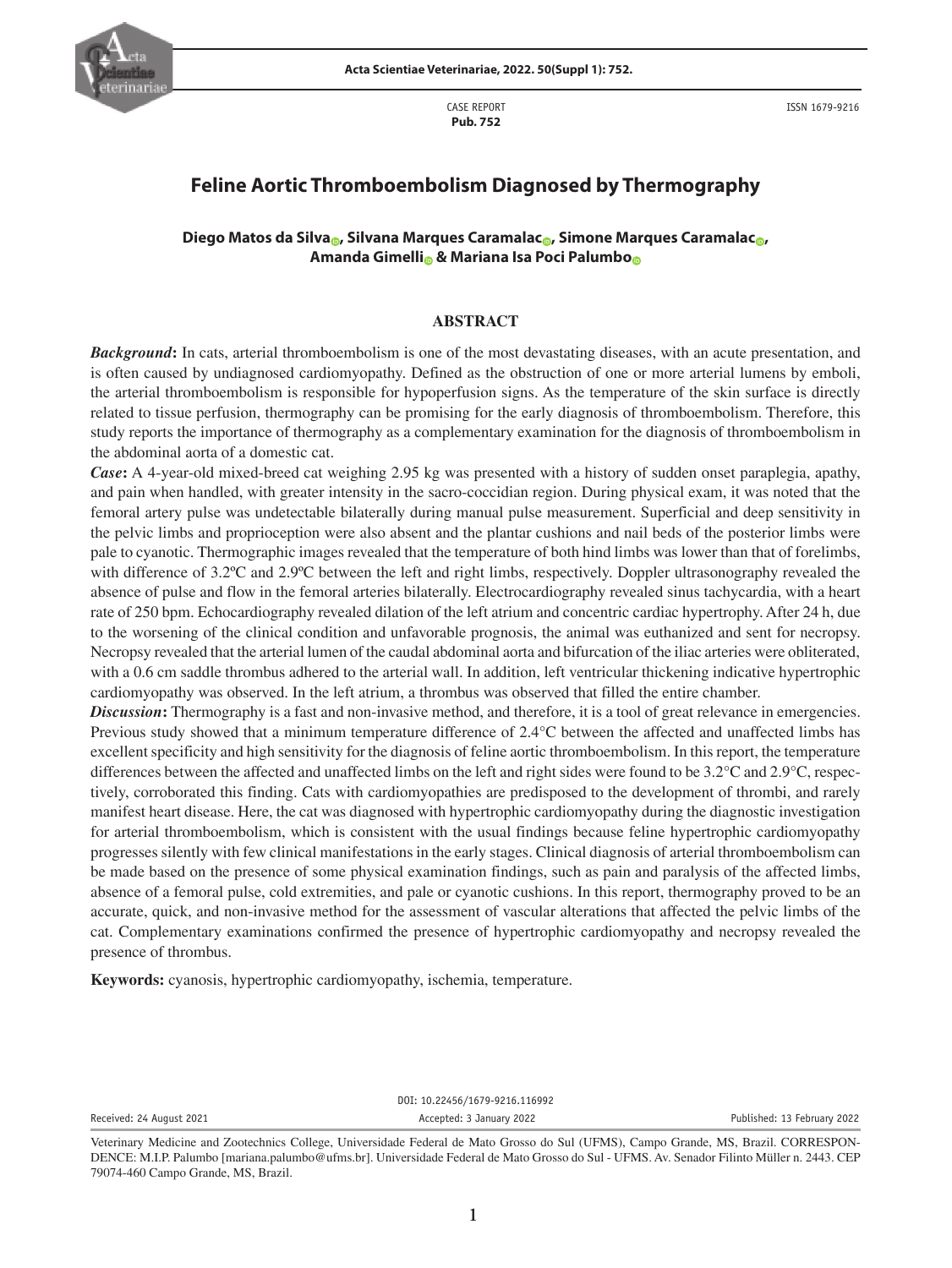## **INTRODUCTION**

Arterial thromboembolism is defined as the obstruction of one or more arterial lumens by emboli, usually thrombus-emboli, originating from a location distant to the point of obstruction [2]. It is frequently associated with hypertrophic cardiomyopathy in cats because of a greater predisposition to the formation of thrombi in the region of the left atrium [2].

The temperature of the skin surface is directly related to tissue perfusion and therefore, thermography can be promising for the early diagnosis of thromboembolism [6]. Thermography is a simple, non-invasive, and valid method for diagnosing aortic thromboembolism in cats [7]. The present report aims to emphasize the importance of thermography as a complementary examination for the diagnosis of thromboembolism in the caudal abdominal aorta secondary to hypertrophic cardiomyopathy in a domestic cat.

#### **CASE**

A 4-year-old mixed-breed cat weighing 2.95 kg was presented with a history of sudden onset paraplegia, apathy, and pain when handled, with greater intensity in the sacro-coccidian region. The animal experienced anorexia, adipsia, normoquesia, and normuria.

Physical examination revealed that the animal had a rectal temperature of 37.5°C, dehydration (7%), increased capillary filling time (4 s), and congested mucous membranes. Tachycardia with a galloping rhythm and pulmonary crackling with a respiratory rate of 56 mpm were noted on auscultation. The femoral artery pulse was undetectable bilaterally during manual pulse measurement. Superficial and deep sensitivity in the pelvic limbs and proprioception were absent. The plantar cushions and nail beds of the posterior limbs were pale to cyanotic, with apparently decreased temperature. Complete blood count, urinalysis, urinary creatinine protein ratio (UP/C), immunochromatographic tests for feline immunodeficiency virus (FIV) and feline leukemia virus (FeLV) [FIV  $Ac/FeLV$  Ag Test Kit]<sup>1</sup>, and measurement of serum alanine transaminase, aspartate transaminase (AST), creatine phosphokinase (CK), creatinine, urea, and CK-MB levels were performed. In addition, thermography, doppler ultrasonography of femoral arteries, chest radiography, electrocardiography, and echocardiography were performed. Hemogram revealed leukocytosis (22,300 cells/mm3 , ref.: 5,500-19,500

cells/mm3 ) with neutrophilia (20,070 cells/mm3 , ref.: 2,500-12,500 cells/mm<sup>3</sup>), lymphopenia (1,338/mm<sup>3</sup>, ref.: 1,500-7,000 cells/mm<sup>3</sup>), and thrombocytopenia (140,000 platelets/mm3 , ref.: 200,000-500,000 platelets/mm3 ). Serum biochemical measurements revealed an increase in AST (278.1 IU/L, ref.: 6.7-11 IU/L), CK (33,831.40 U/L, ref.: 7.2-28.2 U/L), and CK-MB (1,069 U/L). The immunochromatographic tests for FIV and FeLV were negative.

Thermographic images were captured using the FLIR ONE camera<sup>2</sup> and analyzed using FLIR Tool software. Image analysis revealed that the temperature of the pelvic limbs was lower than that of thoracic limbs. The difference between the average temperatures of the left thoracic and pelvic limbs was 3.2°C and that between the right thoracic and pelvic limbs was 2.9°C, with the pelvic limbs being significantly colder than the ipsilateral thoracic limbs (Figure 1). Doppler ultrasonography revealed the absence of pulse and flow in the femoral arteries bilaterally. Electrocardiography revealed sinus tachycardia, with a heart rate of 250 bpm. Echocardiography revealed dilation of the left atrium and concentric cardiac hypertrophy.

The findings were indicative of aortic thromboembolism. Treatment for pain control was instituted. However, after 24 h, due to the worsening of the clinical condition and unfavorable prognosis, the animal was euthanized and sent for necropsy. Necropsy revealed that the arterial lumen of the caudal abdominal aorta and bifurcation of the iliac arteries were obliterated,



**Figure 1.** Thermographic image of the cat with abdominal aortic thromboembolism. Measurement of the mean temperature of distal extremities. The mean temperatures of the left (EI1: 24°C) and right (EI2: 24.3°C) hind limbs were markedly lower than those of the left (EI3: 26.7°C) and right (EI4: 27.7°C) forelimbs, respectively.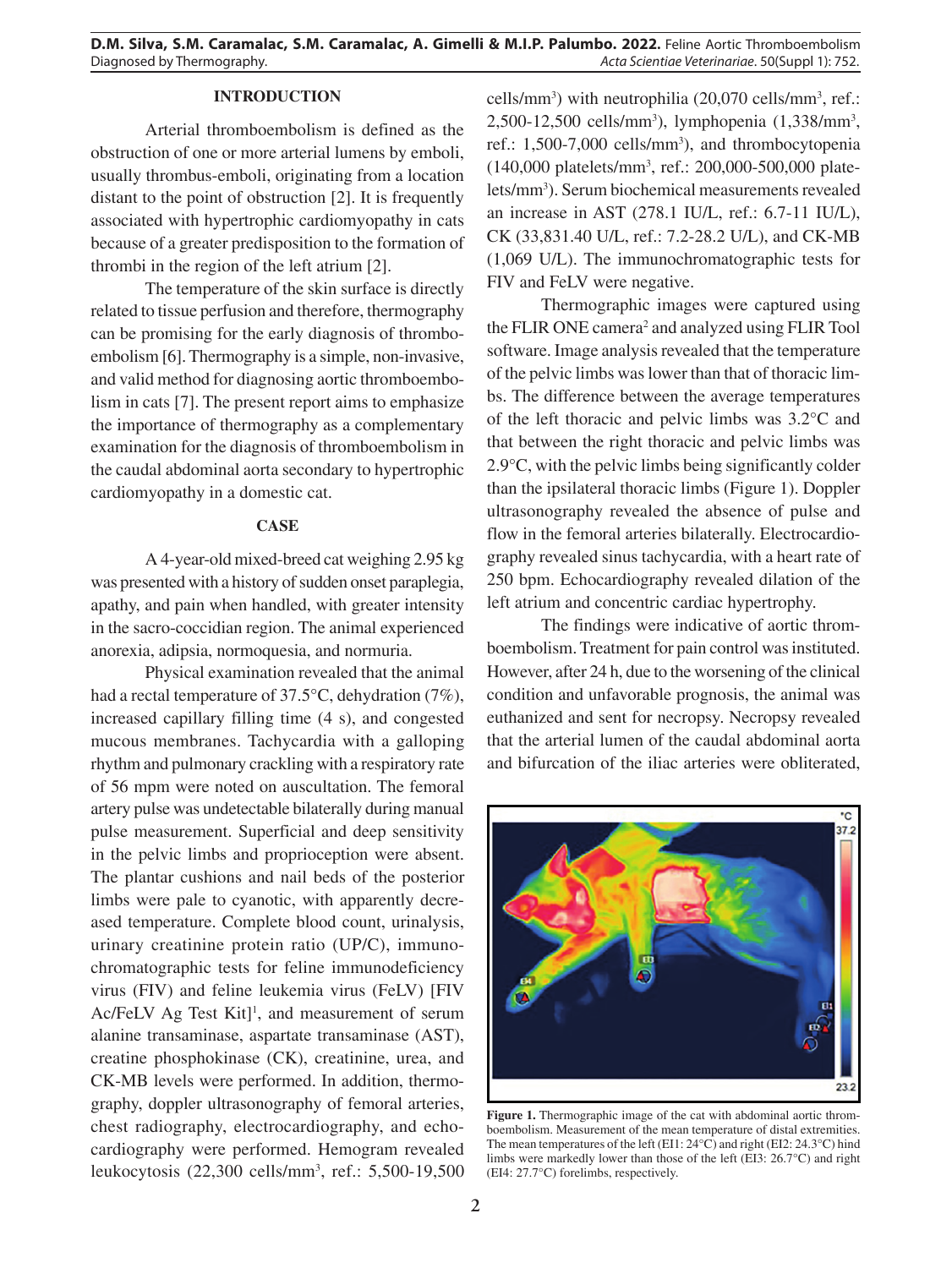**D.M. Silva, S.M. Caramalac, S.M. Caramalac, A. Gimelli & M.I.P. Palumbo. 2022.** Feline Aortic Thromboembolism Diagnosed by Thermography. *Acta Scientiae Veterinariae*. 50(Suppl 1): 752.



**Figure 2.** A- A saddle thrombus (0.6 cm) adhered to the caudal abdominal aortic artery wall and bifurcation of the iliac arteries is noted. B- Enlarged heart with thickening of the left ventricle and a marked decrease in the ventricular lumen.

with a 0.6 cm saddle thrombus adhered to the arterial wall (Figure 2). In addition, left ventricular thickening indicative pf hypertrophic cardiomyopathy was observed. In the left atrium, a thrombus was observed that filled the entire chamber.

## **DISCUSSION**

Thermography is a fast and non-invasive method, and therefore, it is a tool of great relevance in emergencies [7] and may even assist in determining a patient's prognosis [5]. The temperature differences between the affected and unaffected limbs on the left and right sides were found to be 3.2°C and 2.9°C, respectively, which corroborated the findings of a previous study [7]. According to these authors, a minimum temperature difference of 2.4°C between the affected and unaffected limbs has excellent specificity and high sensitivity for the diagnosis of feline aortic thromboembolism. Cats with cardiomyopathies are predisposed to the development of thrombi due to the presence of all aspects of the Virchow triad (blood stasis, endothelial injury, and hypercoagulability) [5]. Rarely, cats with thromboembolism have clinical manifestations of heart disease [8]. However, in the present report, the auscultated canter rhythm strengthened the suspicion of embolism secondary to cardiomyopathy because cardiac murmurs and arrhythmias are clinical findings suggestive of underlying heart disease [4]. Here, the cat was diagnosed with hypertrophic cardiomyopathy during the diagnostic investigation for arterial thromboembolism, which is consistent with the usual findings because feline hypertrophic cardiomyopathy

progresses silently with few clinical manifestations in the early stages [1].

The changes observed in laboratory findings (AST, CK, and CK-MB levels) have been described in the literature and are directly related to muscle damage resulting from an ischemic event [2,3].

The gold standard for the diagnosis of this disorder is the observation of the plunger during image examination. However, a clinical diagnosis can be made based on the presence of the following physical examination findings: pain and paralysis of the affected limbs, absence of a femoral pulse, cold extremities, and pale or cyanotic cushions [2].

In this report, thermography was considered of paramount importance for detecting vascular alterations associated with the thrombus.

Thermography proved to be an accurate, quick, and non-invasive method for the assessment of vascular alterations that affected the pelvic limbs of the cat. Complementary examinations confirmed the presence of hypertrophic cardiomyopathy and necropsy revealed the presence of thrombus.

#### MANUFACTURERS

<sup>1</sup>Alere S.A. Produtos Hospitalares. São Paulo, SP, Brazil. 2 FLIR Systems. Wilsonville, OR, USA.

*Acknowledgments***.** This study was financed in part by the Coordenação de Aperfeiçoamento de Pessoal de Nível Superior - Brasil (CAPES) - Finance Code 001.

*Declaration of interest***.** The authors report no conflicts of interest. The authors alone are responsible for the content and writing of the paper.